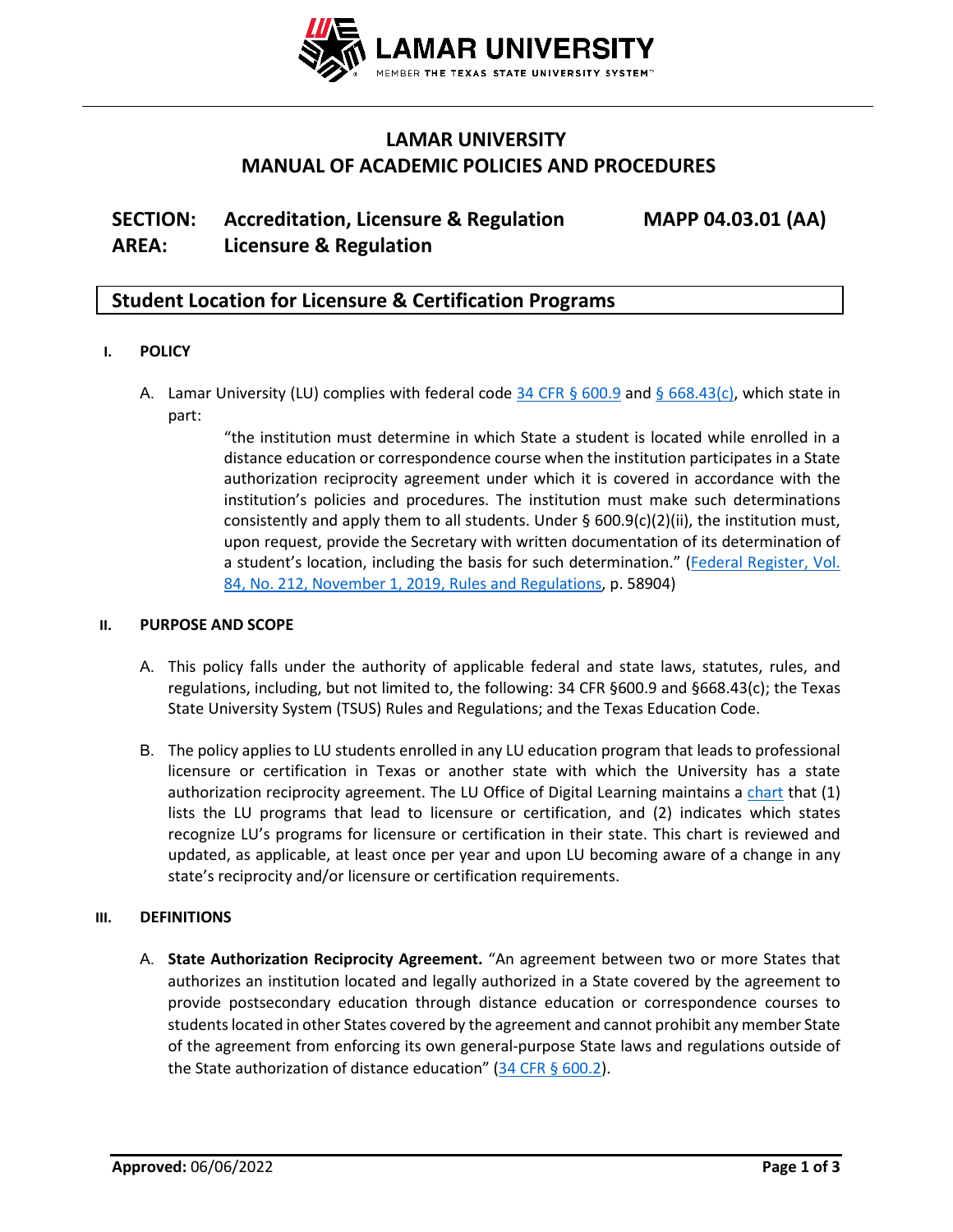B. **Student Location.** The state in which a student is physically located while enrolled and taking courses at LU. Student location may change during a student's enrollment at LU. (Note. The term **student location** is not identical to the term **student residence/permanent address**. A student's residence/permanent address may be in a state different from the one in which this student is physically living or "located" during a given semester.)

## **IV. PROCEDURES**

## A. **Notices prior to enrollment.**

- $\circ$  On its Distance Learning web pages, LU informs prospective students that a program that leads to licensure or certification in Texas may not be recognized for licensure or certification in other states.
- o Students accepted to an LU program that leads to licensure or certification will be required to sign and return a form on which they (students) indicate that they intend to pursue licensure or certification in a state other than Texas and that they have reviewed whether LU is authorized to offer the program to which they have applied in their state and that they have reviewed the licensure or certification requirements for their state.
- B. **Location determination prior to first course.** Prior to beginning their first course in LU's Blackboard system, students accepted into a program for licensure or certification will be prompted by the Blackboard system to complete a location survey. The survey explains the reason students are being asked for their location.
- C. **Location determination during enrollment.** Each semester that a student is enrolled in an LU program leading to licensure or certification, the Blackboard system will prompt this student to complete a location survey prior to beginning their first course for that semester. The survey explains the reason students are being asked for their location.
- D. Students enrolled in a licensure or certification program will also be able to edit their location in Blackboard if their location changes during a semester.
- E. **Location reporting.** Each semester, LU's State Licensure and Authorization Officer will receive a report indicating the reported location of each student enrolled in a program for licensure or certification. The Officer will identify new or continuing students on the list whose location is in a state that does not recognize LU's program for licensure or certification, that may have changed its requirements, or that no longer recognizes LU's program.
- F. Within [14 calendar days](https://www.ecfr.gov/current/title-34/subtitle-B/chapter-VI/part-668/subpart-D/section-668.43#p-668.43(c)(2)) of determining that the state in which a student is located does not recognize the student's program for licensure or certification, has changed its requirements, or no longer recognizes the student's program, the State Licensure and Authorization Officer will contact the student by email to inform them of this status. (Note. The State Licensure and Authorization Officer will use student locations submitted in Blackboard, and not student residence/permanent addresses submitted in Banner, to make these determinations.)